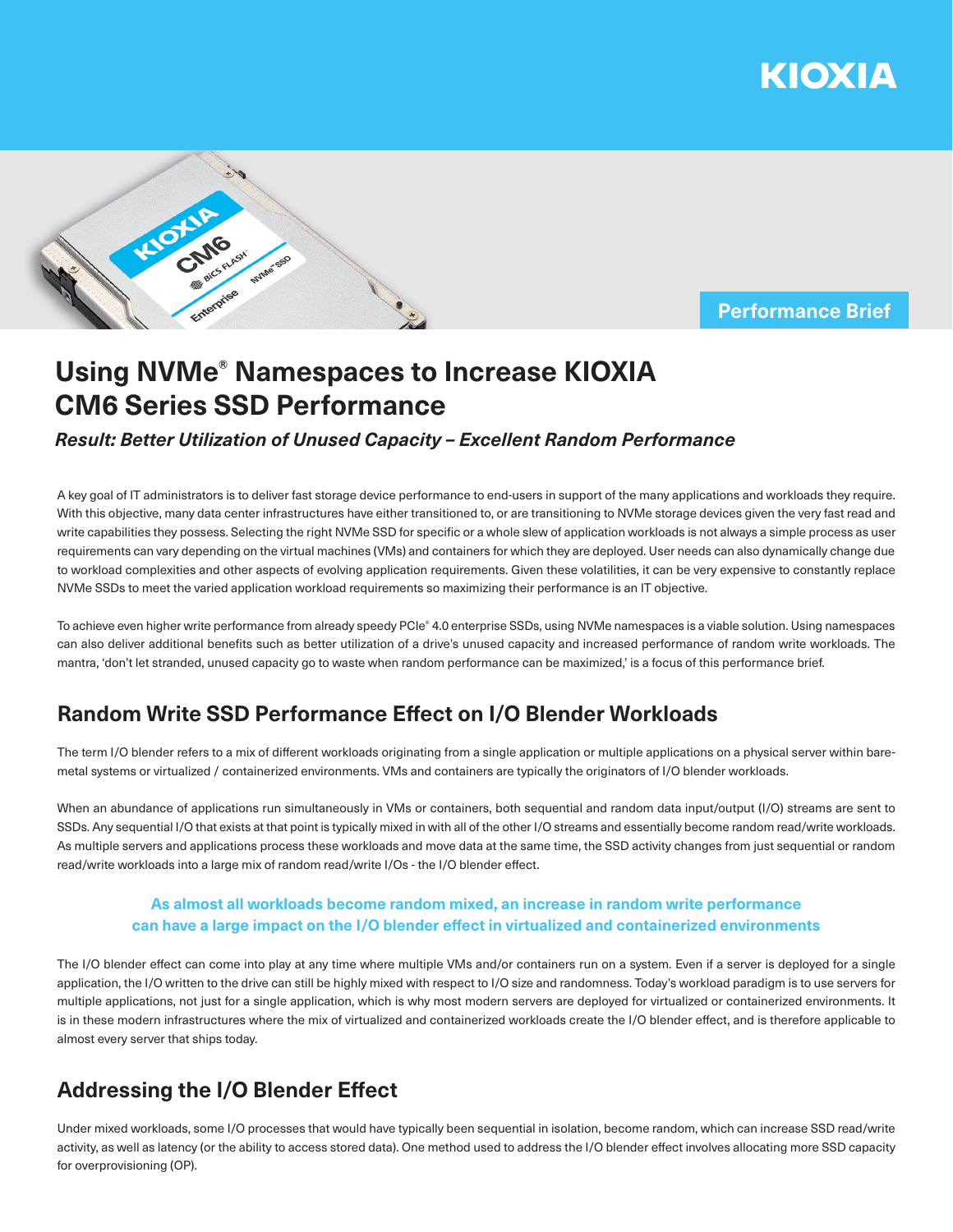### **Overprovisioning**

Overprovisioning means that an SSD has more flash memory than its specified user capacity, also known as the OP pool. The SSD controller uses the additional capacity to perform various background functions (transparent to the host) such as flash translation layer (FTL) management, wear leveling and garbage collection (GC). GC, in particular, reclaims unused storage space which is very important for large write operations.

The OP pool is also very important for random write operations as the more random the data patterns are allows the extra OP to provide space for the controller to place new data for proper wear leveling and reduce write amplification (while handling data deletions and clean up in the background). In a data center, SSDs are rarely used for only one workload pattern. Even if the server is dedicated to a single application, other types of data can be written to a drive, such as logs or peripheral data that may be contrary to the server's application workload. As a result, almost all SSDs perform random workloads and the more write-intensive the workload is, the more OP is needed on the SSD to maintain maximum performance and efficiency.

#### **Namespaces**

Namespaces divide an NVMe SSD into logically separate and individually addressable storage spaces where each namespace has its own I/O queue. Namespaces appear as a separate SSD to the connected host who interacts with them as it would with local or shared NVMe targets. They function similarly to a partition, but at the hardware level as a separate device. Namespaces are developed at the controller level and have the included benefit of dedicated I/O queues that may provide improved Quality of Service (QoS) at a more granular level.

With the latest firmware release of KIOXIA CM6 Series PCIe 4.0 enterprise NVMe SSDs, flash memory that is not provisioned for a namespace is added back into the OP pool, which in turn, *enables higher write performance for mixed workloads*. To validate this methodology, testing was performed using a CM6 Series 3.84 terabyte' (TB), 1 Drive Write Per Day<sup>2</sup> (DWPD) SSD, provisioned with smaller namespaces (equivalent to a CM6 Series 3.2TB 3DWPD model). As large OP pools impact performance, CM6 Series SSDs can be set to a specific performance or capacity metric desired by the end user. By using namespaces and reducing capacity, *a 1DWPD CM6 Series SSD can perform comparably in write performance to a 3DWPD CM6 Series SSD* as demonstrated by the test results.

### **Testing Methodology**

To validate the performance comparison, benchmark tests were conducted by KIOXIA in a lab environment that compared the performance of three CM6 Series SSD configurations with namespace sizes across the classic four-corner performance tests and three random mixed-use tests. This included a CM6 Series SSD with 3.84TB capacity, 1DWPD and 3.84TB namespace size, a CM6 Series SSD with 3.84TB capacity, 1DWPD and a namespace adjustment to a smaller 3.20TB size, and a CM6 Series SSD with 3.20TB capacity, 3DWPD and 3.20TB namespace size to compare the smaller namespace adjustment to.

The seven performance tests were run through Flexible I/O (FIO) software<sup>3</sup> which is a tool that provides a broad spectrum of workload tests with results that deliver the actual raw performance of the drive itself. This included 100% sequential read/write throughput tests, 100% random read/write IOPS tests, and three mixed random IOPS tests (70%/30%, 50%/50% and 30%/70% read/write ratios). These ratios were selected as follows:

> **70%R / 30%W:** *represents a typical VM workload* **50%R / 50%W:** *represents a common database workload* **30%R / 70%W:** *represents a write-intensive workload (common with log servers)*

In addition to these seven tests, 100% random write IOPS tests were performed on varying namespace capacity sizes to illustrate the random write performance gain that extra capacity in the OP pool provides. The additional namespace capacities tested included a CM6 Series SSD with 3.84TB capacity, 1DWPD and two namespace adjustments (2.56TB and 3.52TB).

A description of the test criteria, set-up, execution procedures, results and analysis are presented. The test results represent probable outcomes of three different namespace sizes and associated capacity reductions have on four-corner performance and read/write mixes (70%/30%, 50%/50% and 30%/70%). There are additional 100% random write test results of four different namespace sizes when running raw FIO workloads with a CM6 Series 3.84TB, 1DWPD SSD and equipment as outlined below.

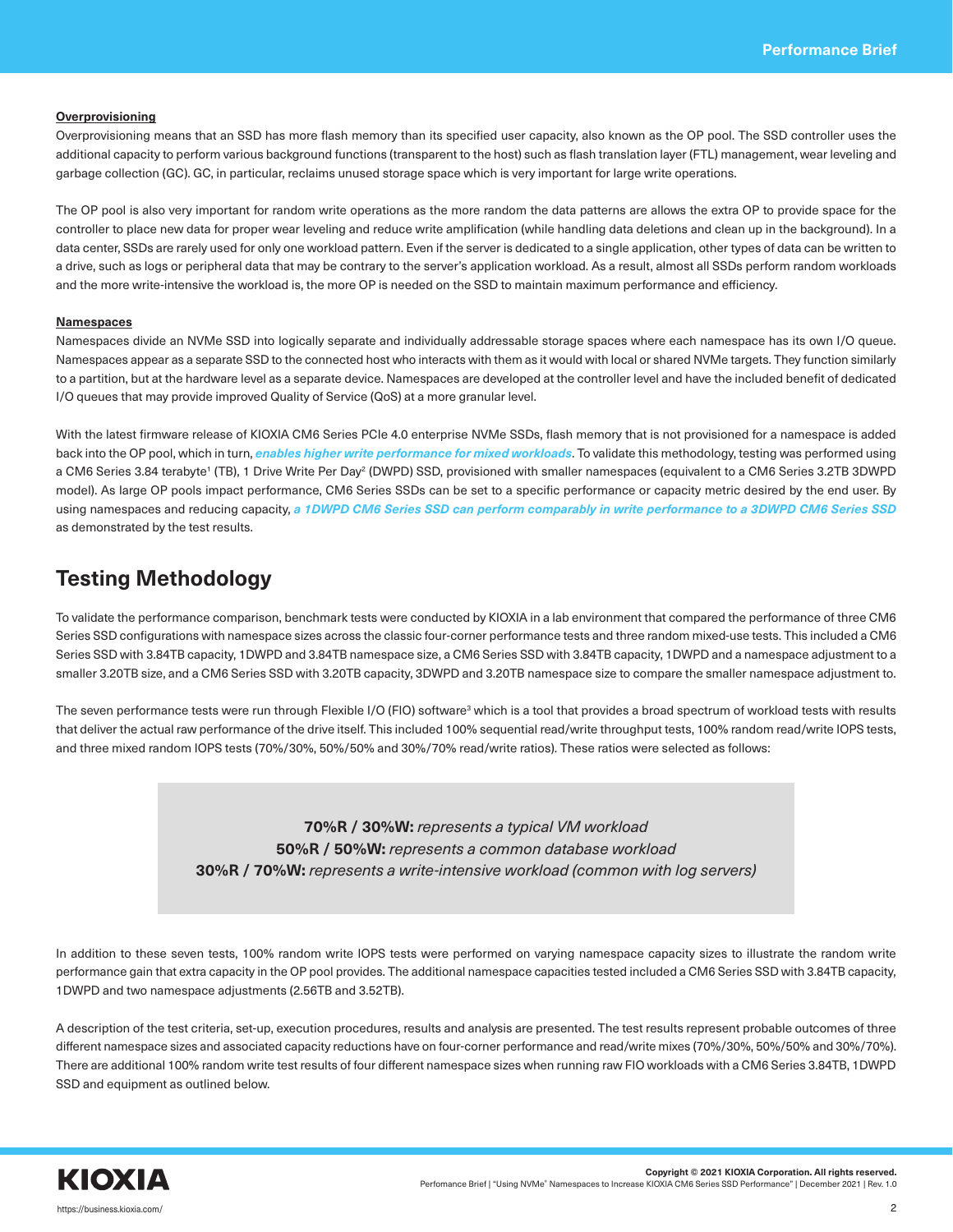### **Test Criteria**

The hardware and software equipment used for the seven performance tests included:

- **• Dell EMC® PowerEdge™ R7525 Server:** One (1) dual socket server with two (2) AMD EPYC™ 7552 processors, featuring 48 processing cores, 2.2 GHz frequency, and 256 gigabytes1 (GB) of DDR4
- **• Operating System:** CentOS™ v8.4.2105 (Kernel 4.18.0-305.12.1.el8\_4.x86\_64)
- **• Application:** FIO v3.19
- **• Test Software:** Synthetic tests run through FIO v3.19 test software
- **• Storage Devices** (Table 1)**:** One (1) KIOXIA CM6 Series PCIe 4.0 enterprise NVMe SSD with 3.84 TB capacity (1DWPD) One (1) KIOXIA CM6 Series PCIe 4.0 enterprise NVMe SSD with 3.2 TB capacity (3DWPD)

#### **Set-up & Test Procedures**

**Set-up:** The test system was configured using the hardware and software equipment outlined above. The server was configured with a CentOS v8.4 operating system and FIO v3.19 test software.

**Test Procedures:** The following tests were conducted on the following drive configurations:

### **TESTS CONDUCTED**

| <b>Test</b>           | <b>Measurement</b> | <b>Block Size</b>               |
|-----------------------|--------------------|---------------------------------|
| 100% Sequential Read  | Throughput         | 128 kilobytes <sup>1</sup> (KB) |
| 100% Sequential Write | Throughput         | <b>128KB</b>                    |
| 100% Random Read      | <b>IOPS</b>        | 4KB                             |
| 100% Random Write     | <b>IOPS</b>        | 4KB                             |
| 70%R/30%W Random      | <b>IOPS</b>        | 4KB                             |
| 50%R/50%W Random      | <b>IOPS</b>        | 4KB                             |
| 30%R/70%W Random      | <b>IOPS</b>        | 4KB                             |

#### **TESTS CONDUCTED**

| <b>Product</b>    | <b>Focus</b>   | <b>SSD Type</b>                           | <b>Capacity Size</b> | <b>Namespace Size</b> |
|-------------------|----------------|-------------------------------------------|----------------------|-----------------------|
| <b>CM6</b> Series | Read-intensive | Sanitize Instant Erase <sup>4</sup> (SIE) | 3.84TB               | 3.84TB                |
| CM6 Series        | Read-intensive | <b>SIE</b>                                | 3.84TB               | 3.52TB                |
| <b>CM6</b> Series | Read-intensive | <b>SIE</b>                                | 3.84TB               | 3.20TB                |
| <b>CM6</b> Series | Read-intensive | <b>SIE</b>                                | 3.84TB               | 2.56TB                |
| <b>CM6</b> Series | Mixed-use      | <b>SIE</b>                                | 3.20TB               | 3.20TB                |

**NOTE:** *The SIE drives used for testing have no performance differences versus CM6 Series Self-Encrypting Drives5 (SEDs) or those without encryption, and their selection was based on test equipment availability at the time of testing.*

Utilizing FIO software, the first set of seven tests were run on a CM6 Series SSD with 3.84TB capacity, 1DWPD and 3.84TB namespace size. The results were recorded.

The second set of seven FIO tests were then run on the same CM6 Series SSD except the namespace size was changed to 3.2TB to represent the namespace size of the third SSD to be tested against - the 3DWPD CM6 Series SSD with 3.2TB capacity, 3DWPD and 3.2TB namespace size. The results for these tests were recorded.

The third set of seven FIO tests were then run on the CM6 Series SSD with 3.2TB capacity, 3DWPD and 3.2TB namespace size, and the performance that the CM6 Series SSD (3.84TB capacity, 1DWPD, 3.84TB namespace size) is trying to achieve. The results for these tests were recorded.

Additionally, a 100% random write FIO test was run on the CM6 Series SSD except the namespace size was changed to 2.56TB. The results for this test was recorded. A second 100% random write FIO test was run on the CM6 Series SSD with the namespace size changed to 3.52TB. The results for this test was also recorded.

The steps and commands used to change the respective namespace sizes include:

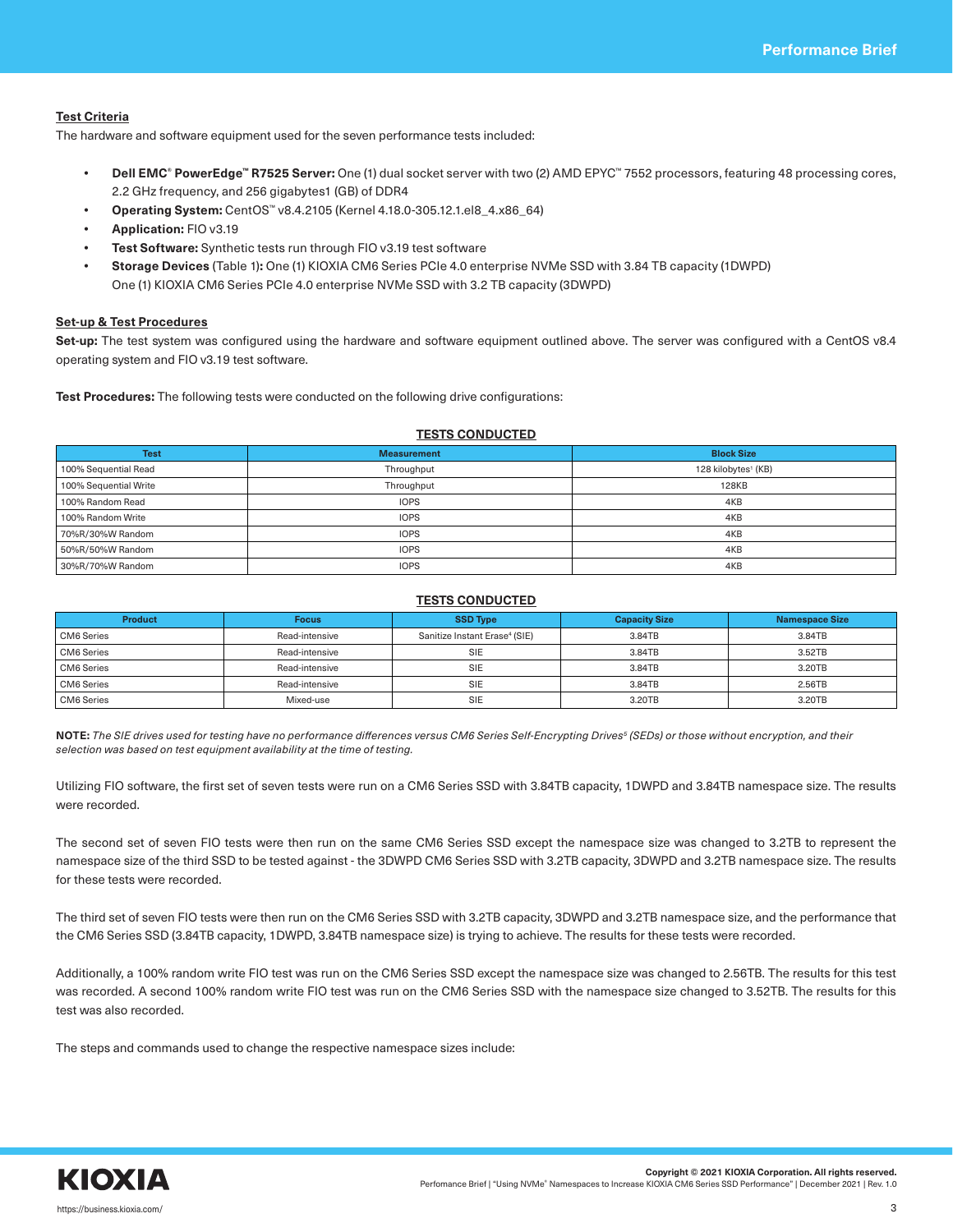### **Step 1: Delete the namespace that currently resides on the SSD:**

(1) sudo nvme detach-ns /dev/nvme1 –n 1; (2) sudo nvme delete-ns /dev/nvme1 –n 1

| Step 2: Create a 3.84 TB<br>namespace and attach it                        | Create a 3.52 TB namespace and attach it*                                  | Create a 3.2 TB namespace and attach it*                                   | Create a 2.56 TB namespace and attach it*                                        |
|----------------------------------------------------------------------------|----------------------------------------------------------------------------|----------------------------------------------------------------------------|----------------------------------------------------------------------------------|
| sudo nyme create-ns /dev/nyme1<br>-s 7501476528<br>-c 7501476528<br>-b 512 | sudo nyme create-ns /dev/nyme1<br>-s 6875000000<br>-c 6875000000<br>-b 512 | sudo nyme create-ns /dev/nyme1<br>-s 6251233968<br>-c 6251233968<br>-b 512 | sudo nyme create-ns /dev/nyme1<br>$-$ s 5000000000<br>$-c 50000000000$<br>-b 512 |
| sudo nyme attach-ns /dev/nyme1 -n1 -c1                                     | sudo nvme attach-ns /dev/nvme1 -n1 -c1                                     | sudo nyme attach-ns /dev/nyme1 -n1 -c1                                     | sudo nyme attach-ns /dev/nyme1 -n1 -c1                                           |

*\*The additional namespaces were tested by repeating Steps 1 and 2, but replacing the namespace parameter value so the sectors match the desired namespace capacity6 .*

### **Test Results**

The objective of these seven FIO tests was to demonstrate that a *1DWPD CM6 Series SSD can perform comparably in write performance to a 3DWPD CM6 Series SSD* by using NVMe namespaces and reducing capacity. The throughput (in megabytes per second or MB/s) and random performance (in input/output operations per second or IOPS) were recorded.

**Sequential Read/ Write Operations:** *Read and write data of a specific size that is ordered one after the other from a Logical Bus Address (LBA)* **Random Read/ Write / Mixed Operations:** *Read and write data of a specific size that is ordered randomly from an LBA*

### **Snapshot of Results:**

| <b>Performance Test</b>                         | <b>1st Test Run:</b><br>3.84TB Capacity<br>3.84TB Namespace Size | 2nd Test Run:<br>3.84TB Capacity<br>3.20TB Namespace Size | 3rd Test Run:<br>3.20TB Capacity<br>3.20TB Namespace Size |
|-------------------------------------------------|------------------------------------------------------------------|-----------------------------------------------------------|-----------------------------------------------------------|
| 100% Sequential Read<br>Sustained, 128KB, QD16  | 6,971 MB/s                                                       | 6.952 MB/s                                                | 6.972 MB/s                                                |
| 100% Sequential Write<br>Sustained, 128KB, QD16 | 4,246 MB/s                                                       | 4,246 MB/s                                                | 4,245 MB/s                                                |
| 100% Random Read<br>Sustained, 4KB, QD32        | 1,549,202 IOPS                                                   | 1,548,940 IOPS                                            | 1,549,470 IOPS                                            |
| 100% Random Write<br>Sustained, 4KB, QD32       | 173,067 IOPS                                                     | 337,920 IOPS                                              | 354,666 IOPS                                              |
| 70%/30% Random Mixed<br>Sustained, 4KB, QD32    | 386,789 IOPS (R)<br>+165,783 IOPS (W)<br>552,572 IOPS            | 555,810 IOPS (R)<br>+238,225 IOPS (W)<br>794.035 IOPS     | 561,352 IOPS (R)<br>+240,528 IOPS (W)<br>801.880 IOPS     |
| 50%/50% Random Mixed<br>Sustained, 4KB, QD32    | 170,515 IOPS (R)<br>+170,448 IOPS (W)<br>340,963 IOPS            | 321,712 IOPS (R)<br>+321.757 IOPS (W)<br>643.469 IOPS     | 325,993 IOPS (R)<br>+325.987 IOPS (W)<br>651,980 IOPS     |
| 30%/70% Random Mixed<br>Sustained, 4KB, QD32    | 73,596 IOPS (R)<br>+171,719 IOPS (W)<br>245.315 IOPS             | 142,434 IOPS (R)<br>+332,412 IOPS (W)<br>474,846 IOPS     | 149,938 IOPS (R)<br>+349,826 IOPS (W)<br>499.764 IOPS     |

### **Tests 1 & 2: 100% Sequential Read / Write**

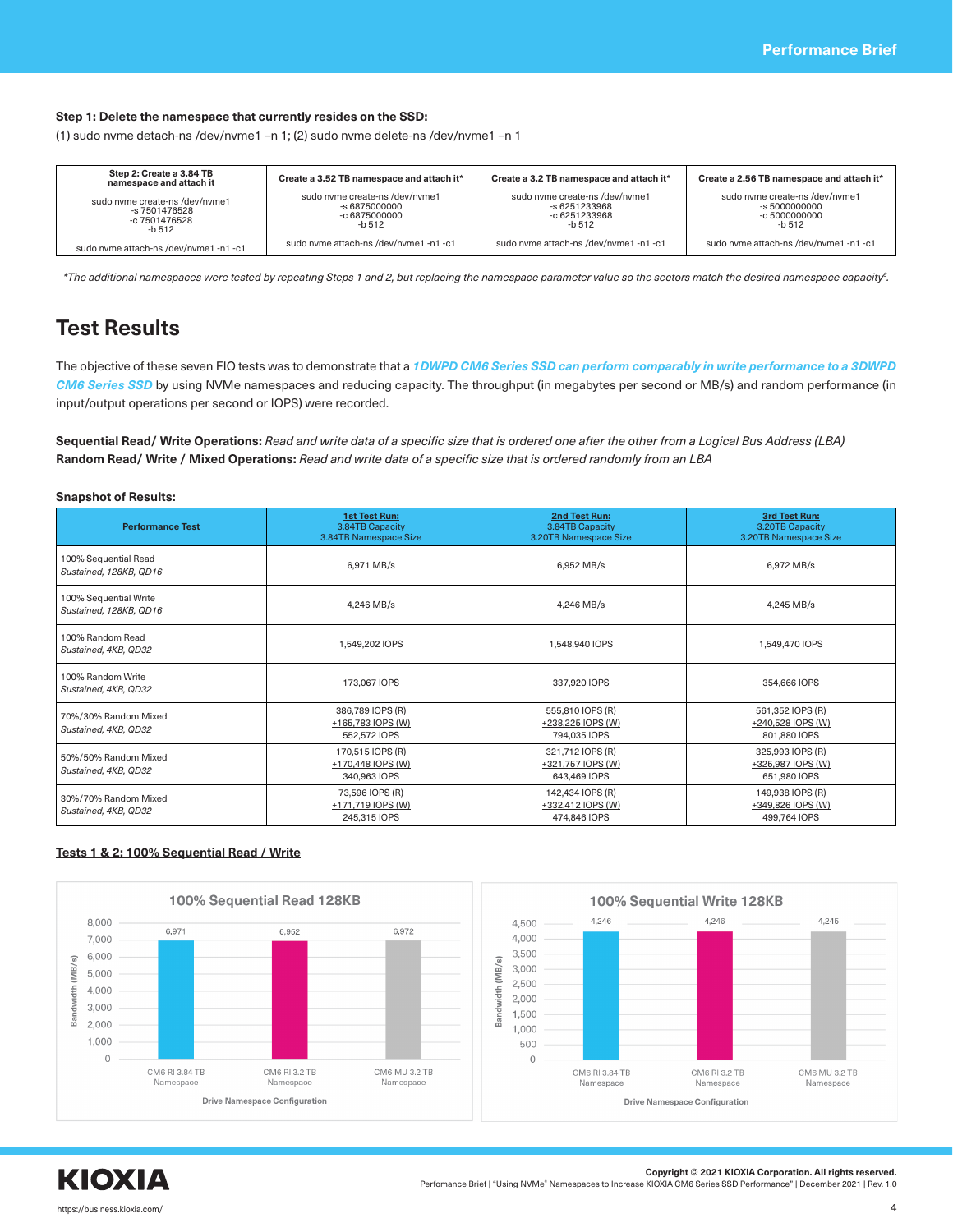#### **Tests 3 & 4: 100% Random Read / Write**



### **Test 5: Mixed Random - 70% Read / 30% Write**



### **Test 6: Mixed Random - 50% Read / 50% Write**



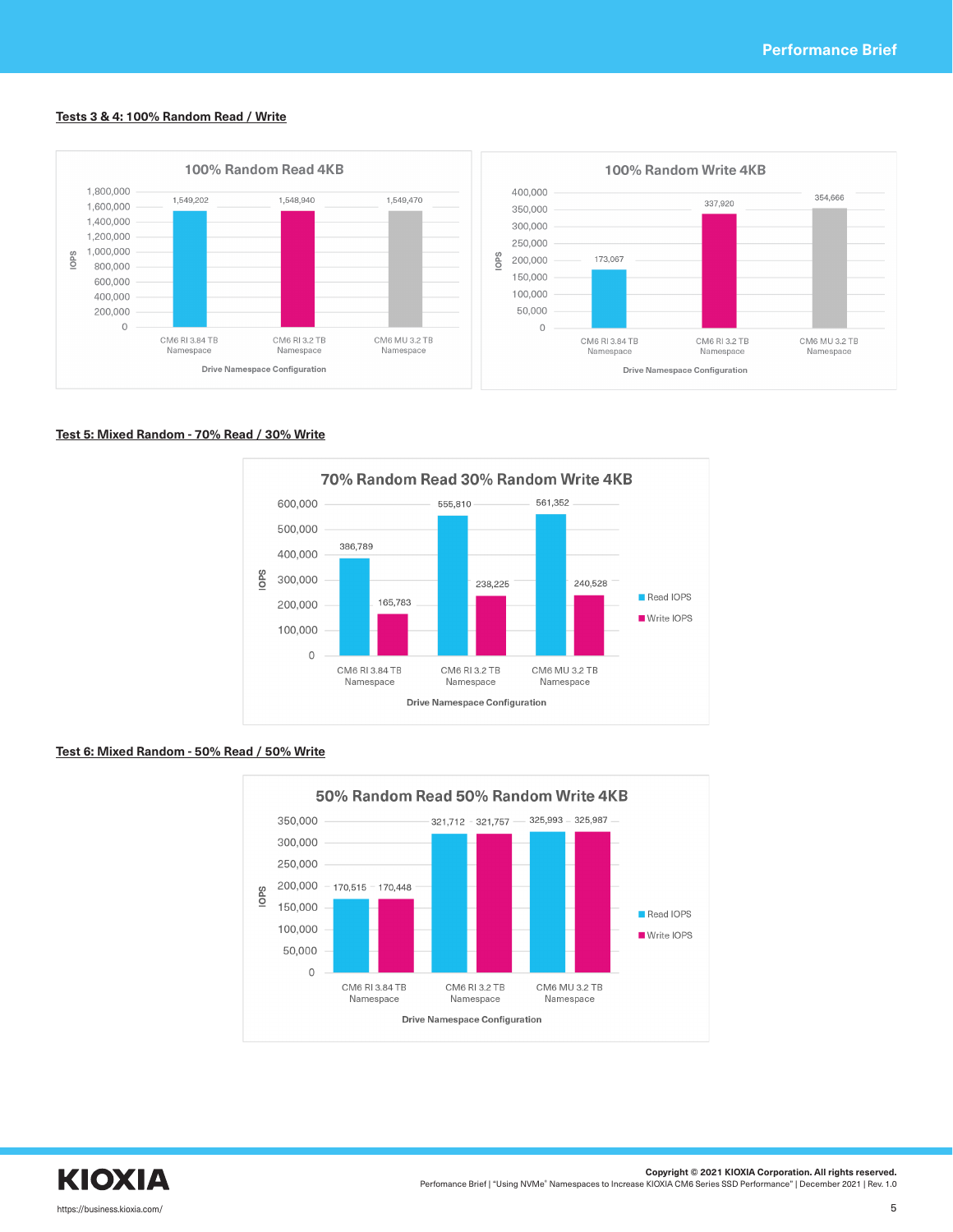### **Test 7: Mixed Random - 30% Read / 70% Write**



### **Additional Test: 100% Random Write Using 4 Namespace Sizes**



The objective of these 100% random write FIO tests was to demonstrate the increase in random write performance when using NVMe namespaces of different sizes, and reducing capacity. The random performance was recorded in IOPS.

## **Test Analysis**

When a read or write operation is either 100% sequential or random, the performance differences between the three CM6 Series configurations were negligible based on the four FIO tests. However, when the three mixed FIO workloads were tested, the CM6 Series enabled the flash memory that was not provisioned for a namespace to be added back into the OP pool, and demonstrated higher write performance. Therefore, when provisioned with smaller namespaces, in conjunction with reducing the capacity requirements, the 3.84TB capacity, 1DWPD drive performed comparably to a 3.2TB capacity, 3DWPD drive as demonstrated by the test results. Though the 3.84TB capacity / 3.84TB CM6 Series SSD did not perform exactly to the CM6 Series 3.2TB capacity / 3.2TB namespace size SSD, the performance results were very close.

Also evident is a significant increase in the random write performance based on the allocated capacity given to a namespace, with the remaining unallocated capacity going into the OP pool courtesy of KIOXIA firmware. This enables users with finer control over the capacity allocation for each application in conjunction with the write performance required from that presented storage namespace to the application.

ASSESSMENT: If a user requires higher write performance from their CM6 Series PCIe 4.0 enterprise NVMe SSD, using NVMe namespaces can achieve this objective.